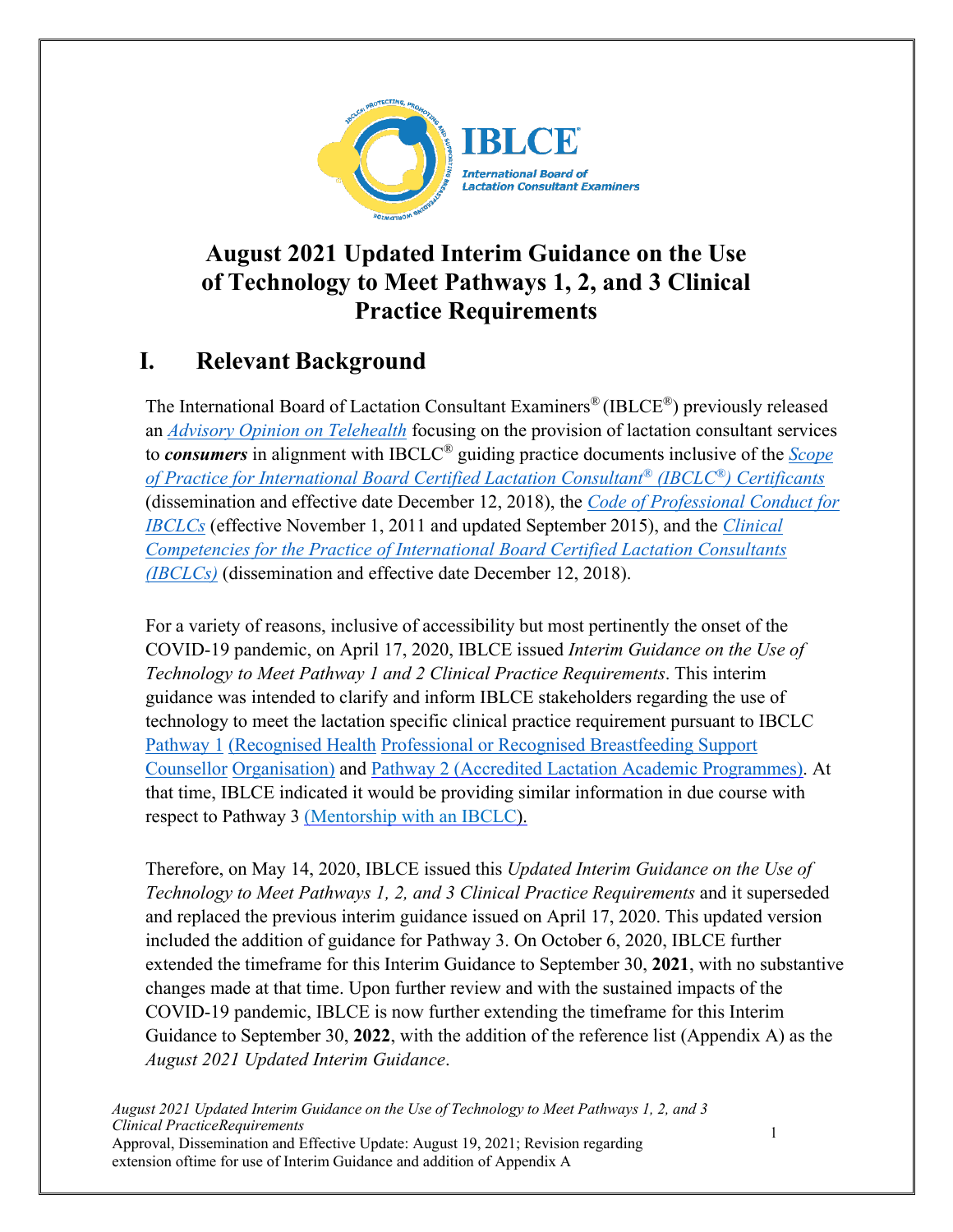#### **II. Key Prefatory Notes**

#### **A. Adherence to IBLCE Advisory Opinion on Telehealth**

Candidates seeking to meet IBCLC eligibility requirements via Pathway 1, Pathway 2, or Pathway 3, as well as those providing oversight of clinical practice, must carefully review and follow IBLCE's *[Advisory Opinion on Telehealth](https://iblce.org/wp-content/uploads/2020/04/2020_April_IBLCE_Advisory_Opinion_Telehealth_FINAL.pdf)*. That opinion provides important information relevant to the use of technology with respect to IBCLC lactation specific clinical practice via Pathway 1, Pathway 2, and Pathway 3. IBCLCs providing clinical supervision must adhere both to the laws in their jurisdiction of practice as well as to the relevant IBCLC guiding practice documents inclusive of the *[Scope of Practice](https://iblce.org/wp-content/uploads/2018/12/scope-of-practice-2018.pdf) [for International Board Certified Lactation Consultant®](https://iblce.org/wp-content/uploads/2018/12/scope-of-practice-2018.pdf) (IBCLC®) Certificants* (dissemination and effective date December 12, 2018), the *[Code of Professional Conduct](https://iblce.org/wp-content/uploads/2017/05/code-of-professional-conduct.pdf) [for IBCLCs](https://iblce.org/wp-content/uploads/2017/05/code-of-professional-conduct.pdf)* (effective November 1, 2011 and updated September 2015), and the *[Clinical](https://iblce.org/wp-content/uploads/2018/12/clinical-competencies-2018.pdf) [Competencies for the Practice of International Board Certified Lactation Consultants](https://iblce.org/wp-content/uploads/2018/12/clinical-competencies-2018.pdf) [\(IBCLCs\)](https://iblce.org/wp-content/uploads/2018/12/clinical-competencies-2018.pdf)* (dissemination and effective date December 12, 2018).

That advisory opinion also makes clear that an IBCLC should particularly consider how one's provision of lactation consulting services via telehealth is in alignment with the key provisions of the aforementioned guiding practice documents inclusive of privacy, security, assessment, demonstration and evaluation of relevant techniques, provision of evidence-based information to clients, as well as appropriate collaboration with, or referral to, other healthcare providers. Particularly emphasised is Principle 3.2 of the *[Code of Professional Conduct](https://iblce.org/wp-content/uploads/2017/05/code-of-professional-conduct.pdf)* which requires advance written consent from the breastfeeding parent prior to photographing, recording, or taping (audio or video) that parent or the child.

The information provided in the *[Advisory Opinion on Telehealth](https://iblce.org/wp-content/uploads/2020/04/2020_April_IBLCE_Advisory_Opinion_Telehealth_FINAL.pdf)* also applies to clinical supervision by IBCLCs as well as those pursuing the IBCLC via Pathway 1, Pathway 2, and Pathway  $3<sup>1</sup>$  and is incorporated by reference into this interim guidance document.

<span id="page-1-0"></span><sup>1</sup>IBLCE is not responsible for the individual educational, practice, professional, or contractual terms or situations of any IBCLC, including but not limited to any legal or other terms of any business relationship between any aspiring IBCLC and one's educational institution or clinical supervisor. Individual IBCLCs and applicants are fully responsible for all actions and decisions, whether legal, health, or financial related, and neither IBLCE nor its officers, directors, employees, subject matter experts, or other agents are responsible or liable for any loss or damage caused by such acts or decisions. All determinations as to eligibility, candidacy, and certification made by IBLCE shall be based on applicable terms, conditions, and requirements as stated by IBLCE in published materials and on the IBLCE website in accordance with applicable IBLCE policies and procedures.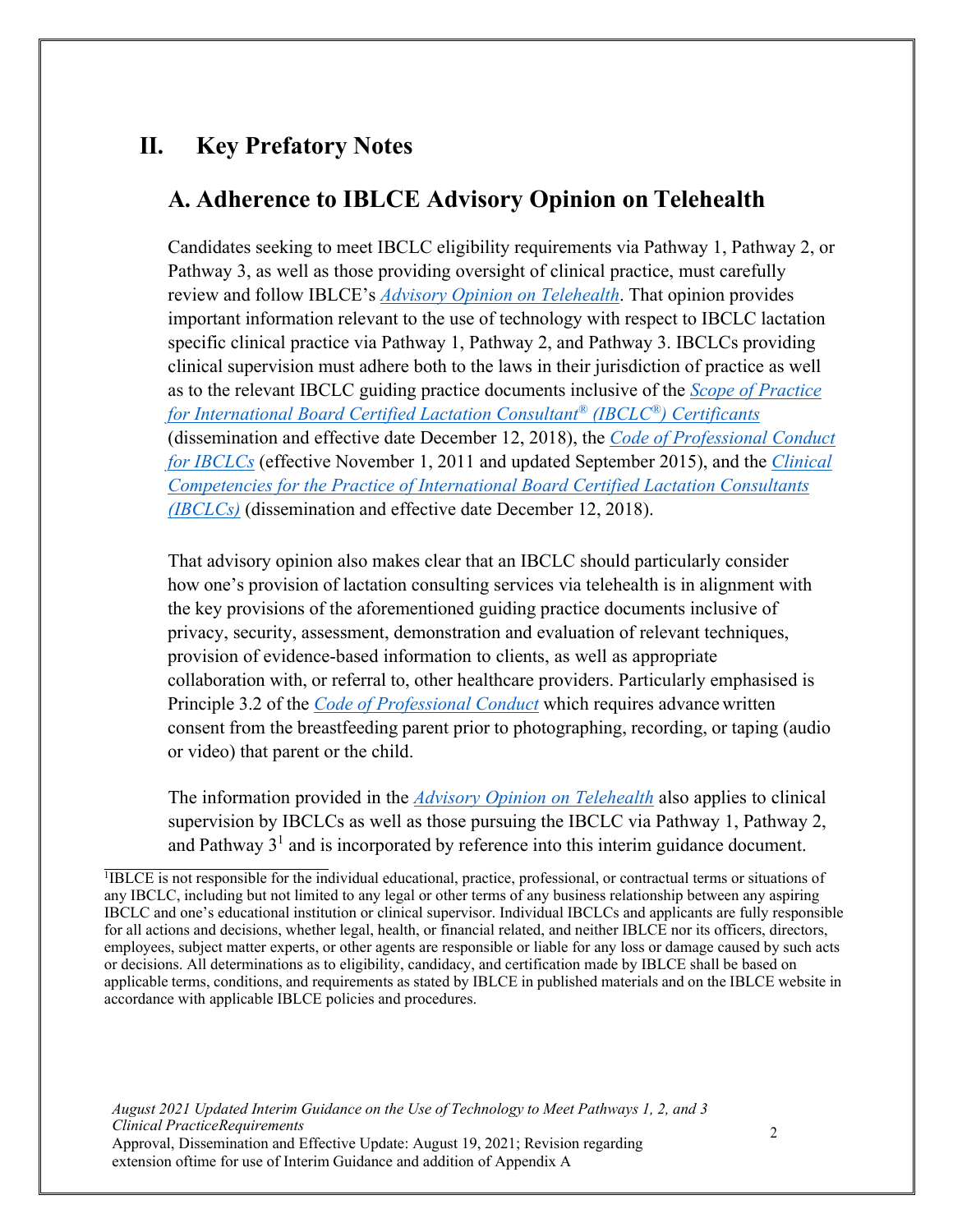# **B. The Use of Technology in Clinical Supervision**

Technology can be used in the context of clinical supervision and is particularly important due to public health considerations such as are currently being experienced worldwide, but also due to accessibility issues.

However, use of technology in the context of clinical supervision does require enhanced communication, additional planning, and a focus on technological and administrative details, as well as a sound grasp of the legal requirements in not just one, but two locations and thus possibly two jurisdictions. Key considerations include security, most particularly of technological platforms, privacy including sensitive health data as well as detailed informed consent. Those making use of technology in clinical supervision should also give careful consideration to the reliability of potential platforms. Basic to intermediate competency should be achieved by all parties using the platform prior to its utilisation. Moreover, considerable thought and planning should be devoted to assuring that the clinical supervision is designed to create a realistic clinical experience.

Those seeking to leverage technology to provide clinical supervision, if not already experienced in this type of supervision, should pursue training or independent study in this approach to knowledgably and competently provide effective clinical supervision similar to that which would be offered in person. For a reference list compiled by IBLCE of peer-reviewed articles discussing telehealth in healthcare practice, please see Appendix A.

## **C. Relationship of IBLCE Interim Guidance to Pathway 1, Pathway 2, and Pathway 3**

It is important to note that this document does not *substantively* change IBLCE's existing clinical practice eligibility requirements with respect to Pathway 1, Pathway 2, and Pathway 3 but simply provides information on *how* IBLCE's Pathway 1, Pathway 2, and Pathway 3 clinical eligibility requirements can be met by leveraging technology.

# **D. Relationship of IBLCE Interim Guidance to the IBCLC**  *Candidate [Information](https://iblce.org/wp-content/uploads/2021/04/2021_April_22_Candidate-Information-Guide_ENGLISH.pdf) [Guide](https://iblce.org/wp-content/uploads/2021/04/2021_April_22_Candidate-Information-Guide_ENGLISH.pdf)* **(updated April 2021)**

It is critical to note that due to the exigent circumstances associated with the current global pandemic, it is not feasible for IBLCE to quickly edit and translate the entirety of the IBCLC *[Candidate Information Guide](https://iblce.org/wp-content/uploads/2021/04/2021_April_22_Candidate-Information-Guide_ENGLISH.pdf)* nor the website into sixteen languages so as to align with this interim guidance document. Therefore, this interim guidance should be read in conjunction with the *Candidate Information Guide* and to the extent information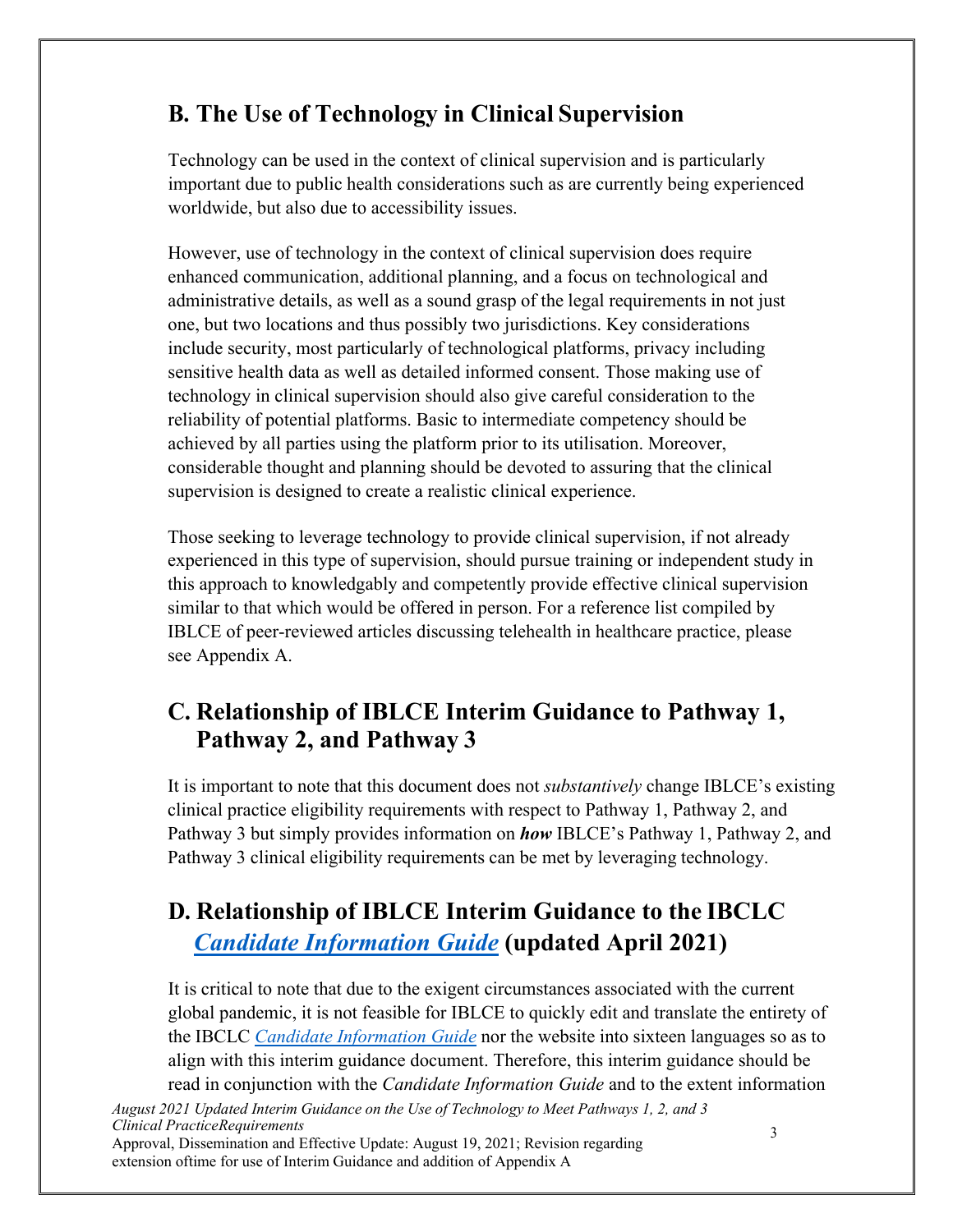contained in the *Candidate Information Guide* conflicts, or is silent, with the guidance contained in this document, this interim guidance shall govern.

It should also be carefully noted that this is interim guidance only. Due to the continued impact of the COVID-19 pandemic, this Interim Guidance is extended from the previously announced date of September 30, 2021, to **September 30, 2022**. IBLCE will continue to monitor the COVID-19 pandemic and provide any further updates in 2022.

## **III. IBCLC Certification Eligibility Pathways**

As noted above, the International Board Certified Lactation Consultant (IBCLC) credential may be accessed through three pathways. It should be noted that current requirements for the IBCLC already contemplate, in a number of ways, the use of technology to meet IBCLC requirements. For example, many candidates pursuing the IBCLC through each of the three pathways meet the current 95-hour lactation specific education requirement, which includes an additional five hours of education focused on communication skills as of 2021, through online education.

Therefore, this interim guidance document is limited solely to how one can meet the clinical practice requirements of Pathway 1, Pathway 2, and Pathway 3.

#### **IV. Interim Guidance**

### **A. Pathway 1 and the Use of Technology for Lactation Specific Clinical Practice**

Pathway 1 provides that candidates must practise as a *[Recognised Health Professional](https://iblce.org/wp-content/uploads/2017/05/recognised-health-professions.pdf)* or provide breastfeeding support through a *[Recognised Breastfeeding Support Counsellor](https://iblce.org/wp-content/uploads/2021/07/2021_July_recognised-breastfeeding-support-counsellor-organisations_ENGLISH.pdf)*

*[Organisation](https://iblce.org/wp-content/uploads/2019/11/2019_November_recognised-breastfeeding-support-counsellor-organisations_ENGLISH.pdf)* and earn a minimum of 1000 hours of lactation specific clinical practice in an appropriate supervised setting within the five years immediately prior to examination application. Pathway 1 clinical practice hours currently allow for the use of technology in the following ways:

• Clinical practice must be obtained in an appropriate supervised setting which does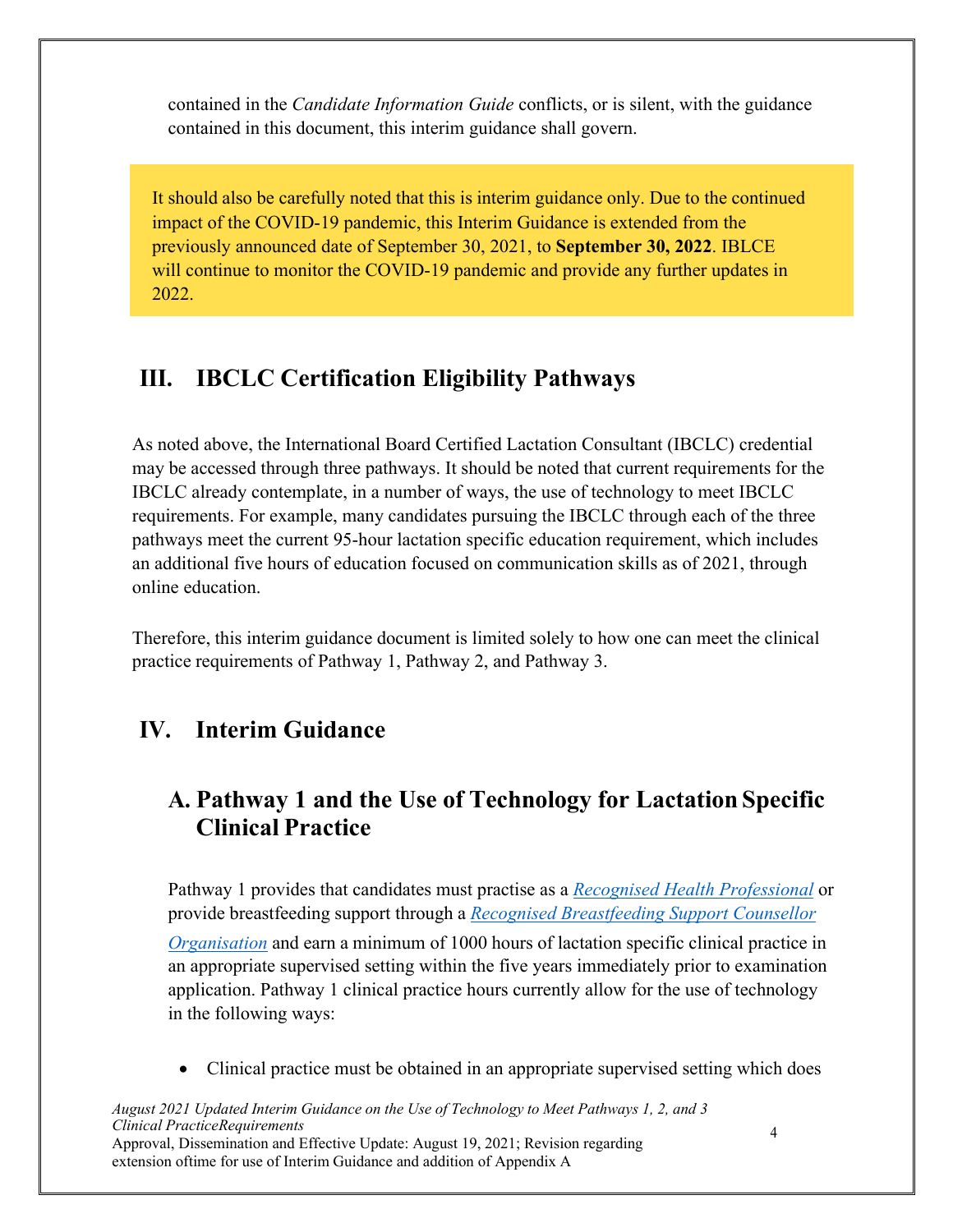not need to be directly supervised (further defined in *[IBLCE's Candidate](https://iblce.org/wp-content/uploads/2021/04/2021_April_22_Candidate-Information-Guide_ENGLISH.pdf) [Information Guide](https://iblce.org/wp-content/uploads/2019/09/2019_September_candidate-information-guide_ENGLISH.pdf)* page 8). If the appropriate supervised setting allows for the use of telehealth or other technologies to provide breastfeeding and lactation care, then this is an acceptable way to earn these clinical hours.

• Breastfeeding support counsellors from a *[Recognised Breastfeeding Suppor](https://iblce.org/wp-content/uploads/2021/07/2021_July_recognised-breastfeeding-support-counsellor-organisations_ENGLISH.pdf)[t](https://iblce.org/wp-content/uploads/2019/11/2019_November_recognised-breastfeeding-support-counsellor-organisations_ENGLISH.pdf) [Counsellor Organisation](https://iblce.org/wp-content/uploads/2019/11/2019_November_recognised-breastfeeding-support-counsellor-organisations_ENGLISH.pdf)* must earn clinical practice hours in a delivery setting which meets the criteria outlined by IBLCE and may include telehealth or the use of other technologies as an option for providing services. For those volunteer accredited breastfeeding support counsellors using the flat-rate hour calculations to earn the needed 1000 hours of clinical practice, all modality types of care can count toward the flat-rate of 500 hours per 12 months. The 250 hours per 12 months rate for telephone and/or online care is increasing to 500 hours per 12 months. Noting that beginning January 1, 2022, and going forward, clinical practice hours are to be earned on an hour-for-hour basis and the flat rate option is no longer available.

## **B. Pathway 2 and the Use of Technology for Direct Supervision of Lactation Specific Clinical Practice**

Students in Pathway 2 programmes may earn 100% of their minimum of 300 hours of directly supervised lactation specific clinical practice through technology platforms.

# **C. Pathway 3 and the Use of Technology for Direct Supervision of Lactation Specific Clinical Practice**

Candidates in Pathway 3 mentorship programmes may earn 100% of their minimum of 500 hours of directly supervised lactation specific clinical practice through technology platforms.